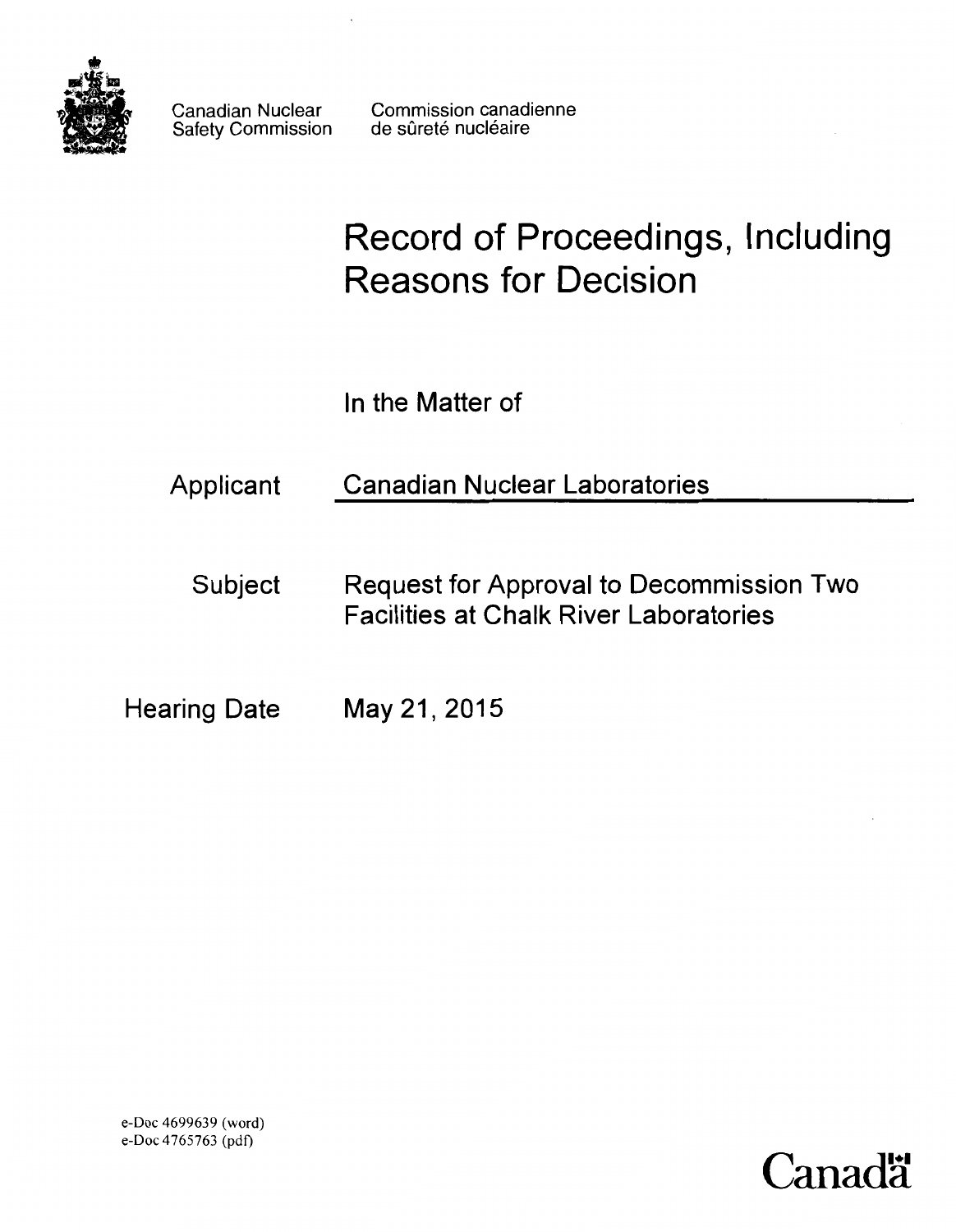# **RECORD OF PROCEEDINGS**

| Applicant:            | <b>Canadian Nuclear Laboratories</b>                                                      |
|-----------------------|-------------------------------------------------------------------------------------------|
| Address/Location:     | Chalk River Laboratories, Chalk River, Ontario, K0J 1J0                                   |
| Purpose:              | Request for Approval to Decommission Two Facilities at<br><b>Chalk River Laboratories</b> |
| Application received: | December 18, 2013 and February 26, 2014                                                   |
| Date of hearing:      | May 21, 2015                                                                              |
| Location:             | Canadian Nuclear Safety Commission (CNSC)<br>280 Slater St., Ottawa, Ontario              |
| Members present:      | M. Binder, Chair                                                                          |

**Approval:** Granted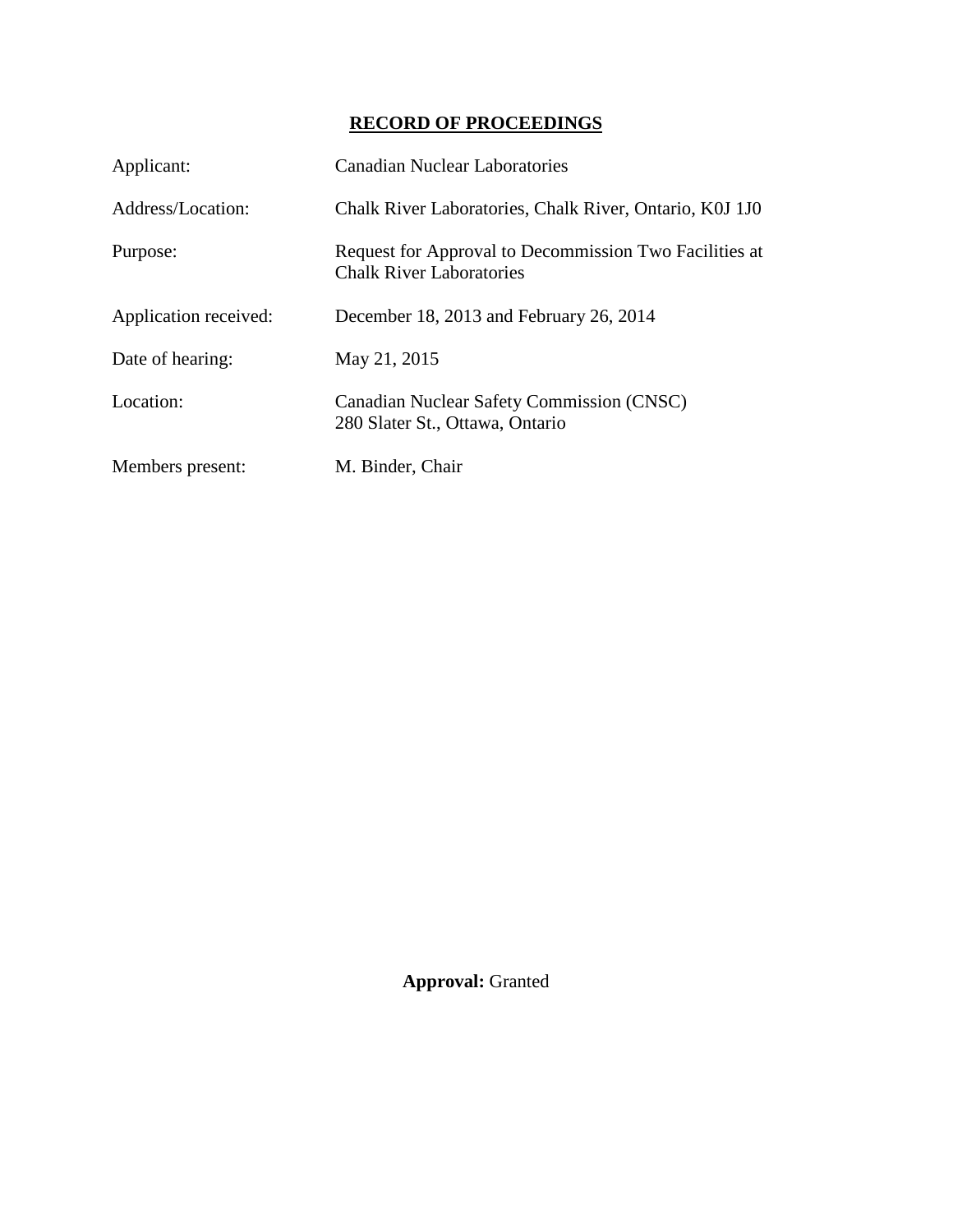# **Table of Contents**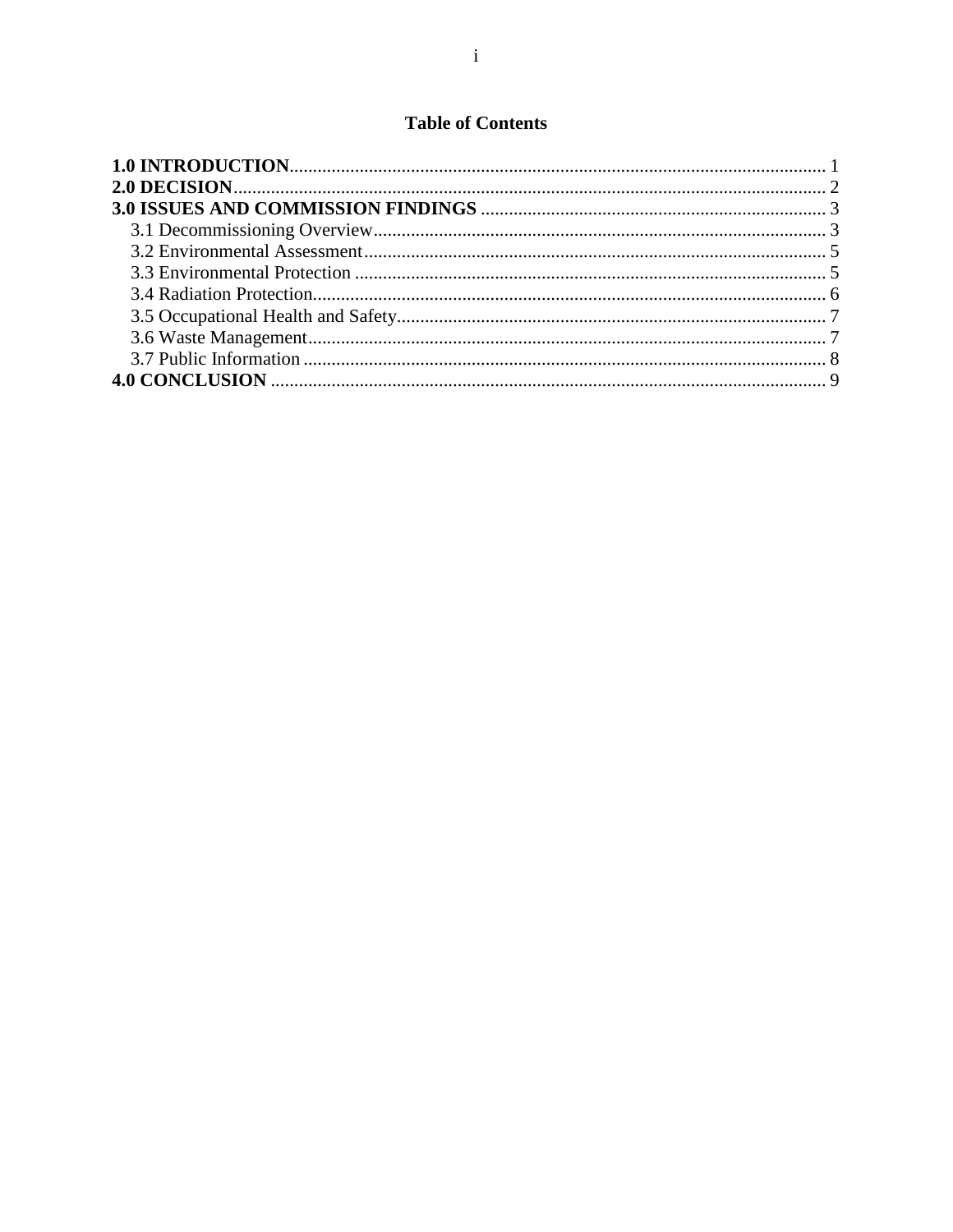## <span id="page-3-0"></span>**1.0 INTRODUCTION**

- 1. Canadian Nuclear Laboratories (CNL) has submitted a request to the Canadian Nuclear Safety Commission<sup>[1](#page-3-1)</sup> (CNSC) for approval to decommission the Fuel Rod Storage and Handling facility and the Plutonium Recovery Laboratory, in accordance with licence condition 4.4 of its Nuclear Research and Test Establishment Operating Licence (NRTEOL), at its Chalk River facility located in Chalk River, Ontario. The current licence, NRTEOL-01.02/2016, expires on October 31, 2016.
- 2. The Fuel Rod Storage and Handling Bays facility, Building 204A/B, was designed and constructed in the mid-1940's for the storage and handling of fuel rods from the National Research Experimental (NRX) reactor. The main purpose of the bays within this facility was used to store fuel with water providing cooling and shielding. The NRX reactor was shut down in 1992, with all reactor fuel assemblies removed from the bays by September 1995. The Fuel Rod Storage and Handling Bays facility has been maintained in a state of storage with surveillance, which is a safe shutdown state.
- 3. The Plutonium Recovery Laboratory, Building 220, was designed and constructed in 1947 as part of the Chemical Extraction Facilities to extract plutonium. In 1954, the plant extraction process was shut down, with the dismantling of obsolete extraction equipment beginning in 1955 and continuing intermittently over the next eight years. The rod dissolution capability was, however, retained and continued to be used until 1964. Only the laboratories in the facility remained in use until the 1980s, when all operations in the Plutonium Recovery Laboratory ceased and some preliminary decommissioning work was conducted. This facility is currently unoccupied and in the safe shutdown state of storage with surveillance.
- 4. Decommissioning of these facilities are initiatives within the Government of Canada's Nuclear Legacy Liabilities Program. Due to the deteriorating condition of the Fuel Rod Storage and Handling Bays and the Plutonium Recovery Laboratory, CNL is proceeding with an application to decommission them at this time. The two facilities are physically connected and CNL anticipates coordinating the decommissioning activities, which will involve demolishing the structures, remediating the land that the facilities occupy and releasing the land for reuse consistent with CNL's business needs.

Issue

- 5. In considering the request, the Commission was required to decide:
	- a) if, pursuant to section 67 of the *Canadian Environmental Assessment Act, 2012*[2](#page-3-2) (CEAA 2012), the proposed decommissioning projects are not likely to cause significant adverse environmental effects;

<span id="page-3-1"></span> $\overline{a}$ <sup>1</sup> The *Canadian Nuclear Safety Commission* is referred to as the "CNSC" when referring to the organization and its staff in general, and as the "Commission" when referring to the tribunal component.<br><sup>2</sup> S.C. 2012, c.19, s.52.

<span id="page-3-2"></span>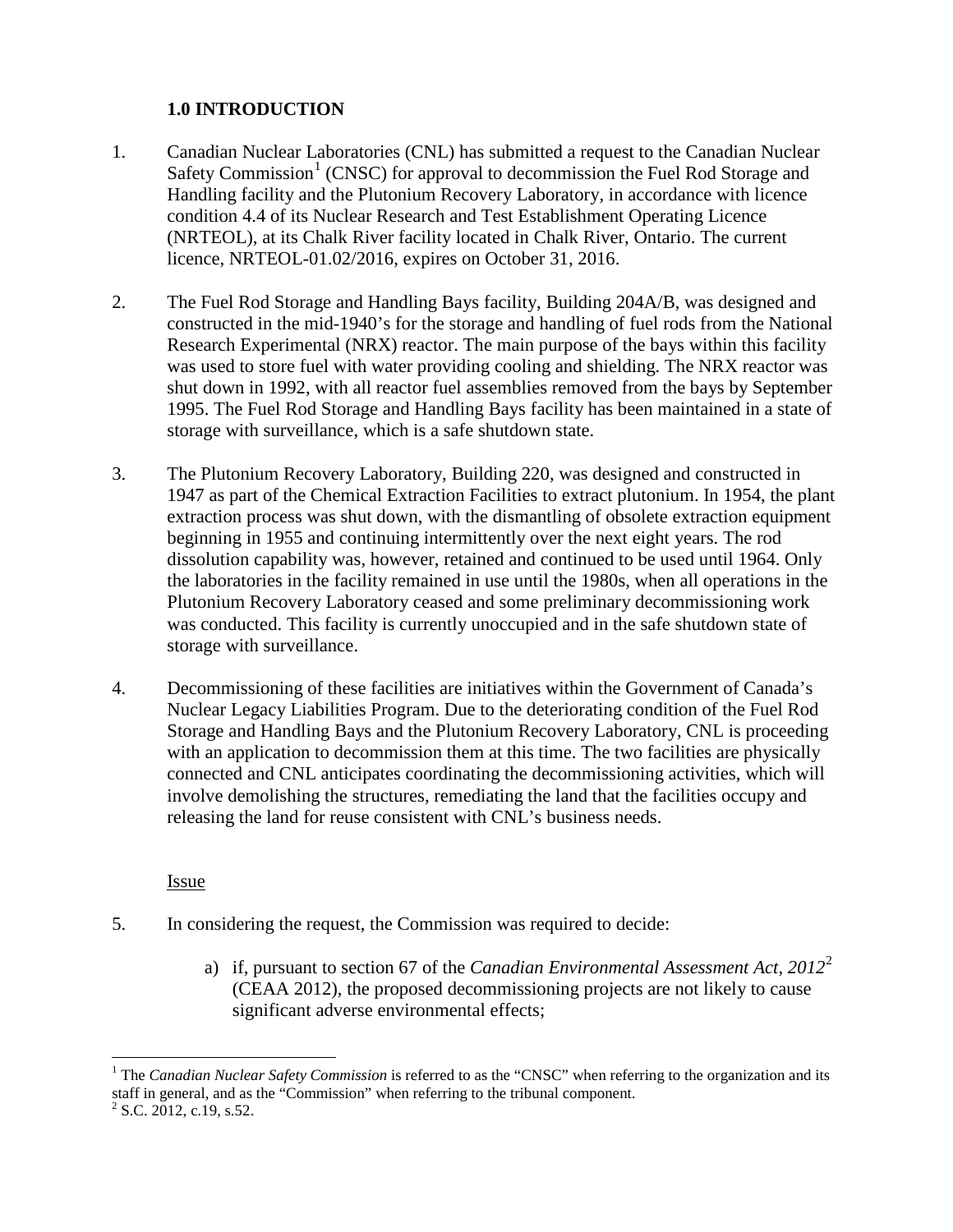- b) if CNL is qualified to carry on the proposed activity; and
- c) if, in carrying on that activity, CNL would make adequate provision for the protection of the environment, the health and safety of persons and the maintenance of national security and measures required to implement international obligations to which Canada has agreed.

## Panel

6. Pursuant to section 22 of the *Nuclear Safety and Control Act[3](#page-4-1)* (NSCA), the President of the Commission established a Panel of the Commission to review the request. The Commission, in making its decision, considered information provided for a hearing based on written materials on May 19, 2015. The Commission considered written submissions from CNL (CMD 15-H105.1) and CNSC staff (CMD 15-H105). Written interventions from the public were sollicited, but no interventions were received.

## <span id="page-4-0"></span>**2.0 DECISION**

7. Based on its consideration of the matter, as described in more detail in the following sections of this *Record of Proceedings*,

> the Commission determines that, pursuant to section 67 of the CEAA 2012, the proposed decommissioning projects are not likely to cause significant adverse environmental effects.

8. Therefore,

the Commission, pursuant to section 24 of the *Nuclear Safety and Control Act*, approves Canadian Nuclear Laboratory's request to decommission the Fuel Rod Storage and Handling Bays facility in Building 204 A/B and the Plutonium Recovery Laboratory in Building 220 at Chalk River Laboratories in Chalk River, Ontario.

<span id="page-4-1"></span> $\overline{a}$  $3$  S.C. 1997, C. 9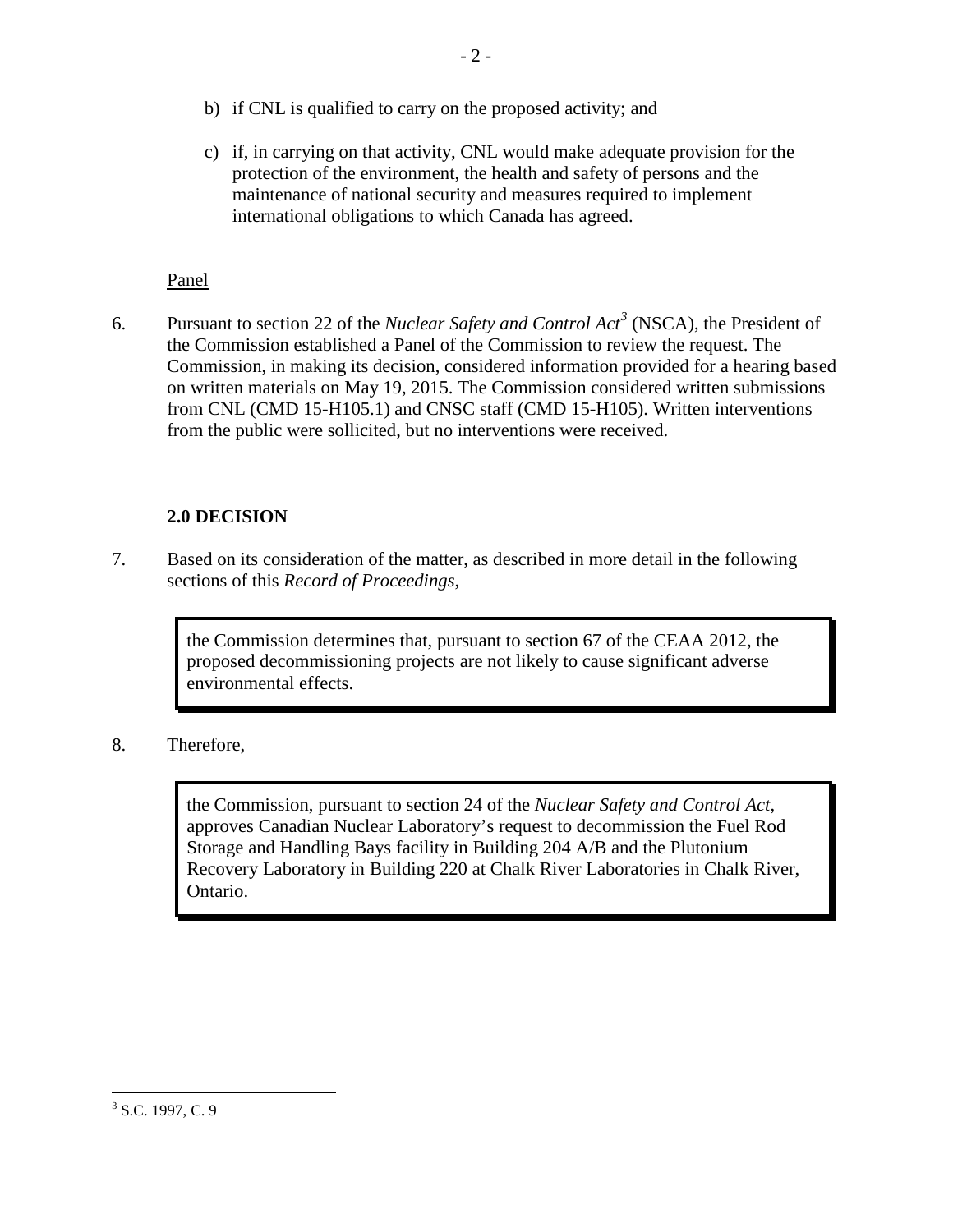9. With this approval, the Commission directs CNSC staff to update the Licence Conditions Handbook (LCH) associated with the CNL operating licence to list the Fuel Rod Storage and Handling Bays and the Plutonium Recovery Laboratory as facilities undergoing decommissioning, as recommended by CNSC staff in CMD 15-H105.

#### <span id="page-5-0"></span>**3.0 ISSUES AND COMMISSION FINDINGS**

- 10. CNSC staff reported that the licensing applications under consideration were submitted by Atomic Energy of Canada Limited (AECL) in late 2013 and early 2014, prior to the change to CNL. On October 22, 2014, the Commission transferred the operating licence from AECL to CNL. CNSC staff noted that, although the licence has been transferred to the new legal entity, the requirements of the operating licence and associated LCH for the CRL site remain unchanged and, therefore, the transfer does not impact CNSC staff's review, assessment or conclusions on the information provided by AECL in support of the applications to decommission the two facilities.
- 11. CNSC staff reported that CNL conducted facility condition assessments in 2012. These assessments determined that the Fuel Rod Storage and Handling Bays facility is overall in fair condition, although several components are in poor condition. The Plutonium Recovery Laboratory was found to be in poor condition. CNL concluded that substantial repairs would be required on an ongoing basis to maintain the buildings in a safe state.

#### <span id="page-5-1"></span> **3.1 Decommissioning Overview**

- 12. CNSC staff provided the steps required to decommission a facility that is in a safe shutdown state and noted that these activities would be subject to CNL's existing Environmental Protection, Radiation Protection, Occupational Health and Safety, Operating Experience and Waste Management programs for the CRL site.
- 13. In support of the decommissioning applications, CNL submitted Detailed Decommissioning Plans (DPPs) to CNSC staff for the Fuel Rod Storage and Handling Bays facility and the Plutonium Recovery Laboratory. CNSC staff stated that it reviewed the DPPs for both facilities and assessed them against CNSC Regulatory Guide G-219, Decommissioning Planning of Facilities Containing Nuclear Substances<sup>[4](#page-5-2)</sup> and CSA Standard N294, *Decommissioning of facilities containing nuclear substances[5](#page-5-3)* , as well as the *Radiation Protection Regulations*<sup>[6](#page-5-4)</sup>. CNSC staff also reported that CNL carried out characterization and hazard assessments for the two facilities which are used to develop decommissioning work plans, documenting the detailed instructions for the proposed activities.

<sup>&</sup>lt;sup>4</sup> CNSC Regulatory Guide G-219, Decommissioning Planning for Licensed Activities, June 2000.

<span id="page-5-3"></span><span id="page-5-2"></span><sup>&</sup>lt;sup>5</sup> N294-09: "Decommissioning of facilities containing nuclear substances", CSA Group, 2009. <sup>6</sup> SOR/2000-203.

<span id="page-5-4"></span>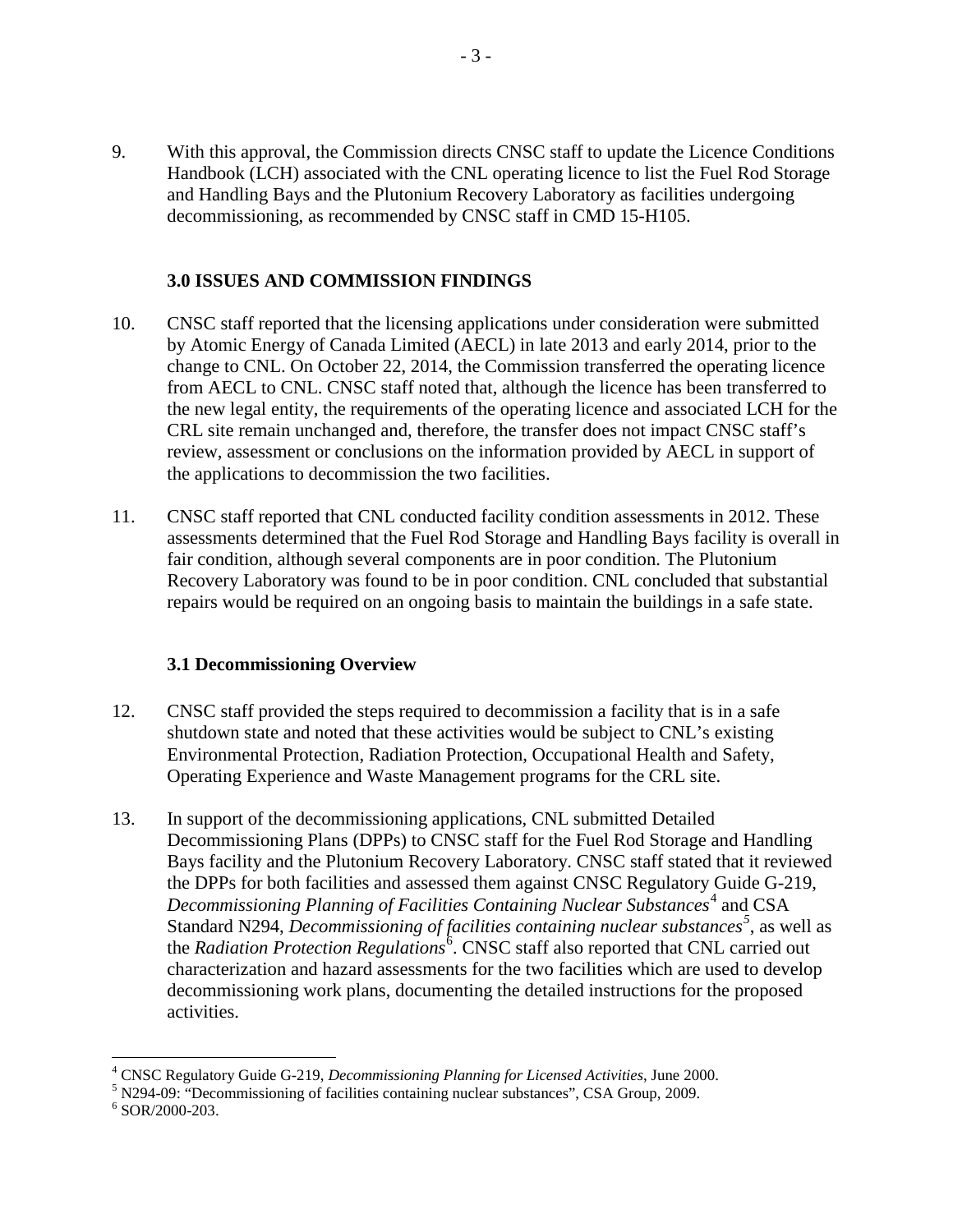- 14. CNSC staff noted that decommissioning for both facilities would be undertaken in three phases:
	- Phase 1: Removal of building superstructures and ensuring that the remainder of the facility is in a condition suitable for a further period of storage with surveillance. These activities are estimated to take approximately three years to complete.
	- Phase 2: Further storage with surveillance until such time that a waste facility for permanent storage of large volumes of contaminated concrete and soil associated with decommissioning is available. This waste storage facility is not expected to be available for several decades.
	- Phase 3: Completion of decommissioning when a location for waste storage has been established. These activities are estimated to take approximately three and a half years to complete.

CNSC staff further provided detailed activities that will be undertaken during each phase of decommissioning.

- 15. CNL submitted that its proposed quality assurance plan is detailed in the Decommissioning Quality Assurance Plan.
- 16. CNSC staff reported that CNL has an Operating Experience Program that provides information from within CNL and external industry to identify gaps, improve operating performance, enhance safety and minimize the occurrence and significance of unplanned events. CNSC staff further noted that, at the end of a decommissioning project at CRL, an end-state report is produced to document the final physical, chemical and radiological condition of the facility. This report is submitted to the CNSC and includes a summary of activities performed, lessons learned, ALARA reviews and observations collected during the execution of the work.
- 17. CNSC staff's review found that CNL's DPPs for the two facilities include all of the required information and adequately address the requirements set out G-219 and CSA N294, as well as in the *Radiation Protection Regulations*.
- 18. Based on the above information, the Commission is satisfied that CNL's DPPs for the Fuel Rod Storage and Handling Bays facility and the Plutonium Recovery Laboratory meet regulatory requirements, and that CNL is qualified to carry out the proposed decommissioning activities.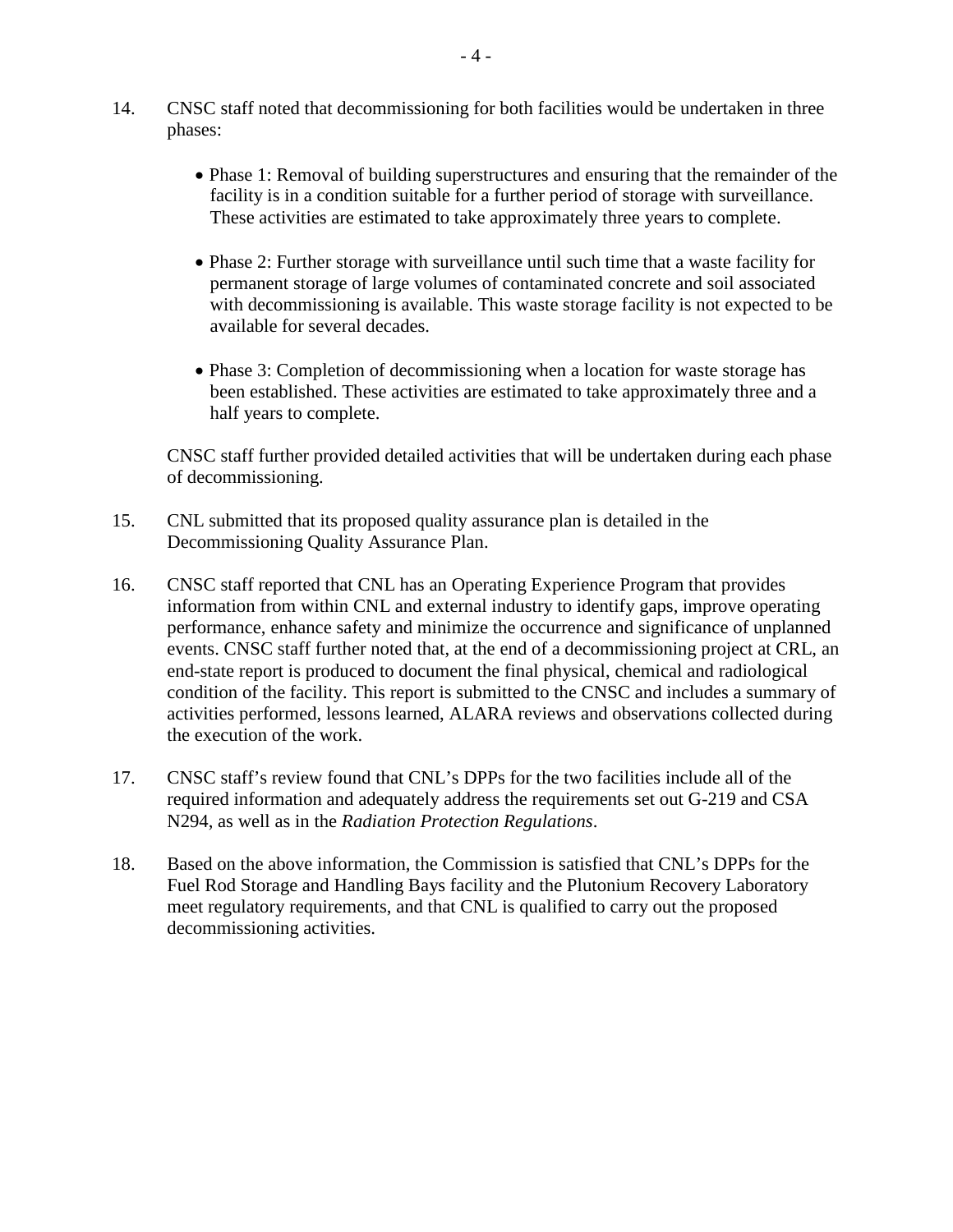#### <span id="page-7-0"></span> **3.2 Environmental Assessment**

- 19. CNSC staff determined that the proposed decommissioning activities were not classified as "designated projects" pursuant to the *Regulations Designating Physical Activities*[7](#page-7-2) under the CEAA 2012 and, as such, they would not require federal environmental assessments under the CEAA 2012.
- 20. However, for projects on federal lands, before making a licensing decision, the Commission must be satisfied that all applicable requirements of the CEAA 2012 have been fulfilled, in accordance with section 67 of this *Act*. CNSC staff submitted that, in 2014, a CNSC EA with these considerations was completed for these projects.
- 21. CNL submitted that, in 2006, the proposal to decommission the Fuel Rod Storage and Handling Bays facility underwent an EA under the repealed *Canadian Environmental*  Assessment Act<sup>[8](#page-7-3)</sup>, 1992 and that, at that time, the Commission concluded that the project is not likely to cause significant adverse environmental effects. CNL, however, did not proceed with the project at that time. CNSC staff considered the information in the 2006 EA Screening Report in completing a CNSC EA. CNSC staff noted that the current proposed activities are within the bounds of the previously completed EA and confirmed that its assessment and conclusions remain valid.
- 22. CNL submitted that it provided CNSC staff with an Environmental Effects Review (EER) for the proposed decommissioning of the Plutonium Recovery Laboratory. The EER was completed to address the requirements for assessing potential environmental impacts and identifying mitigation measures under G-219, as well as CNL's legal obligations under section 67 of the CEAA 2012. CNSC staff noted that it evaluated the EER and found that it adequately assessed the potential environmental interactions associated with the proposed decommissioning activities and that appropriate mitigation measures to reduce adverse environmental impacts were identified.

# <span id="page-7-1"></span> **3.3 Environmental Protection**

23. CNSC staff submitted that CNL has an Environmental Protection Program that specifies requirements to ensure that potential environmental impacts associated with the operation of the CRL are identified and that mitigation measures are implemented to eliminate or reduce these impacts.

<span id="page-7-2"></span> $7$  SOR/2012-147.

<span id="page-7-3"></span> $8$  S.C. 1992, c. 37.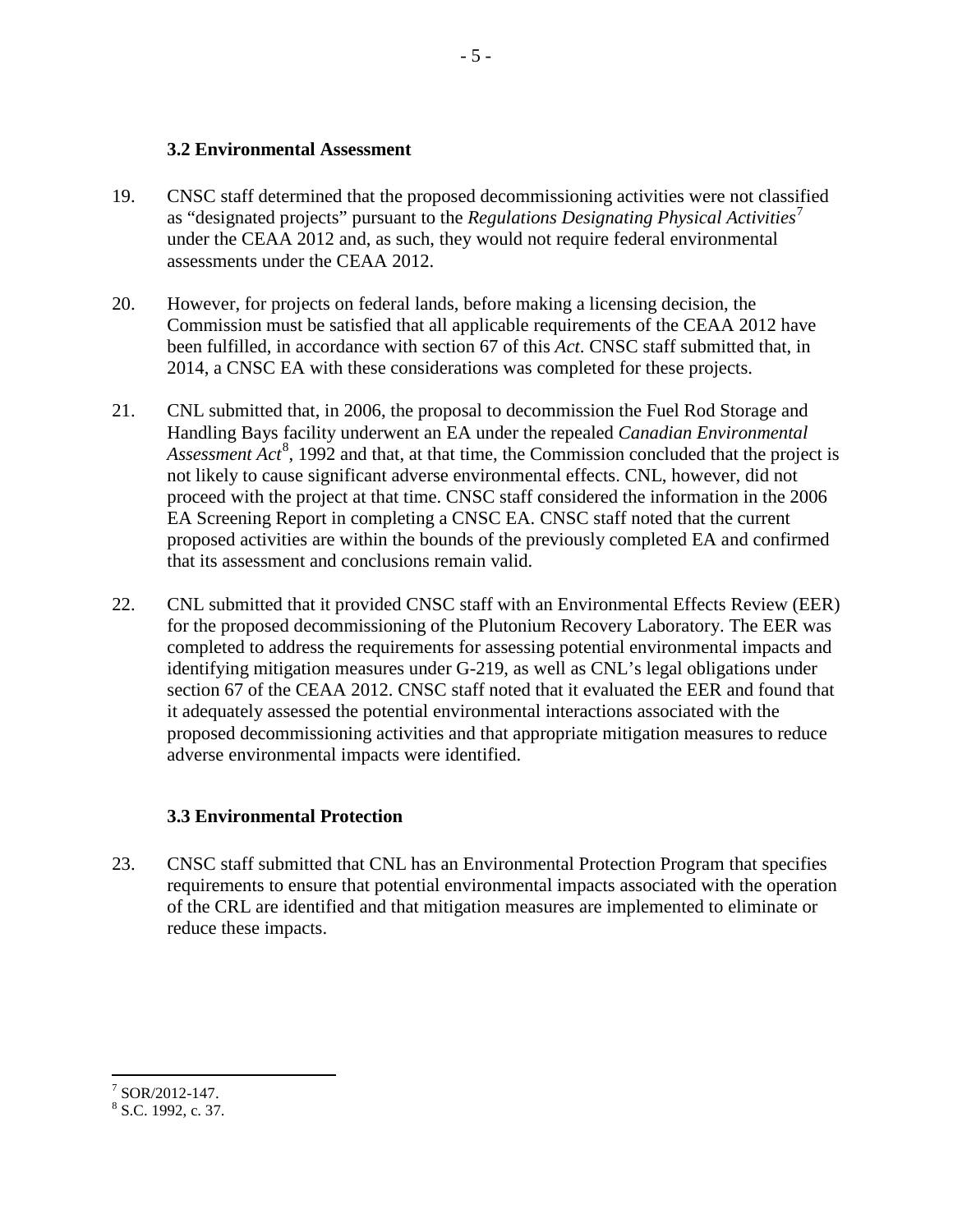- 24. CNSC staff reported that, through the EAs performed, decommissioning activities that could potentially result in adverse environmental effects, as well as mitigation measures to minimize these effects, were identified. Mitigation measures specific to the proposed activities include:
	- erecting special enclosures to contain airborne emissions;
	- using high efficiency particulate air filters to control radioactive emissions; and
	- monitoring airborne emissions.
- 25. CNSC staff noted that liquid wastes resulting from the proposed decommissioning activities will be treated at the CRL Waste Treatment Centre, resulting in a negligible impact to the Ottawa River.
- 26. CNSC staff concluded that, under section 67 of the CEAA 2012, the project is not likely to cause significant adverse environmental effects and that adequate provision will be made for the protection of the environment and the health of people.
- 27. Based on the above information and considerations, the Commission is satisfied that CNSC staff reviewed an assessment of the environmental effects of the proposed decommissioning projects under the NSCA and considered the requirements of section 67 of the CEAA 2012. The Commission therefore concludes that the proposed decommissioning activities will not cause significant adverse environmental effects, taking into consideration the mitigation and control measures.

## <span id="page-8-0"></span> **3.4 Radiation Protection**

- 28. CNSC staff submitted that, in compliance with the *Radiation Protection Regulations*, CNL has an established Radiation Protection Program. CNSC staff noted that facilities at CRL are classified into radiological safety zones, which take into account external radiation fields, dose rates and surface contaminations levels. CNSC staff provided information about CRL's radiological safety zones and noted that they range from radiological safety zone 1, representing a very low-hazard zone which is suitable for unrestricted occupancy, to radiological safety zone 5, representing a very high-hazard zone for which access is permitted only under controlled conditions.
- 29. CNSC staff reported that the radiological characterization of the Fuel Rod Storage and Handling Bays determined that the facility includes areas categorized as radiological safety zones 3 and 4. The primary radiological hazards to workers in this facility include radiation exposure from alpha and beta/gamma contamination. This contamination results in significant dose rates in several areas of the facility.
- 30. CNSC staff reported that the radiological characterization of the Plutonium Recovery Laboratory determined that the accessible areas of the facility are categorized as radiological safety zone 3, while the basement and inaccessible areas are categorized as radiological safety zones 4 and 5. The primary radiological hazards to workers in this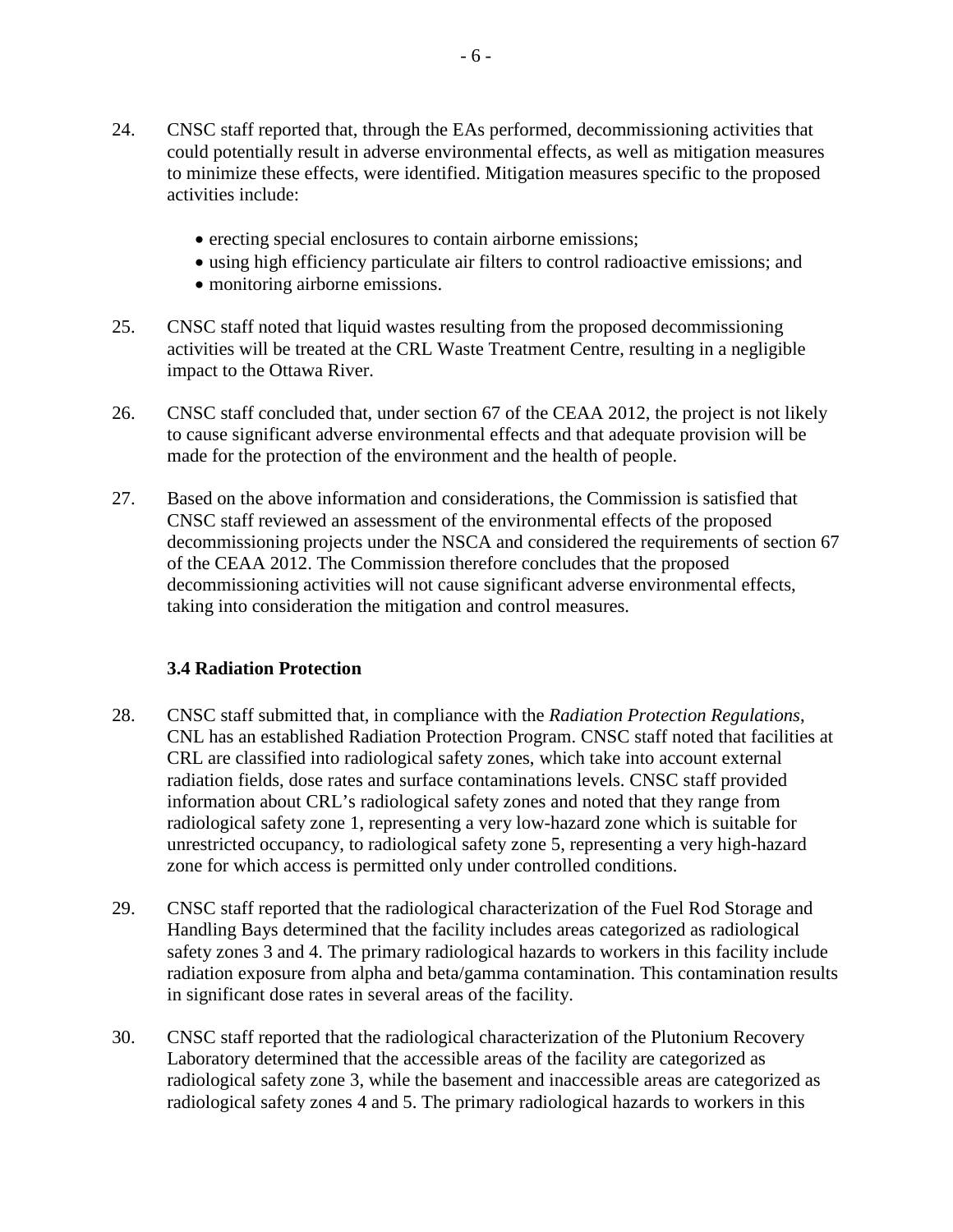facility include widespread alpha contamination, as well as residual radioactive materials, such as plutonium and uranium, in the dissolution tanks and remaining fuel reprocessing equipment. The contamination exists in loose and fixed form.

- 31. CNL indicated that further radiation mitigating measures, such as temporary shielding and remote technology, may be employed for work conducted in potentially higher exposure areas. CNSC staff also noted that project-appropriate personal protective equipment will be utilized and that radiation doses will be monitored throughout the proposed decommissioning activities.
- 32. CNSC staff submitted that preliminary worker dose estimates, representing a conservatively calculated upper bounding case, were prepared for the proposed decommissioning of both facilities. All estimated worker doses were below the annual and 5-year regulatory limits for Nuclear Energy Workers.
- 33. CNSC staff stated that, taking into account the operational control measures, no significant impacts on worker health are anticipated from radiological hazards.
- 34. Based on the above information, the Commission is satisfied that the radiological hazards associated with the proposed decommissioning projects have been adequately identified and classified. The Commission is satisfied that, taking into account operational control measures, no significant impacts on worker health are anticipated from radiological hazards.

## <span id="page-9-0"></span>**3.5 Occupational Health and Safety**

- 35. CNSC staff submitted that all decommissioning work is conducted in accordance with the requirements of CNL's Occupational Health and Safety Program. CNSC staff noted that, for all work performed at its sites, CNL employs a Work Permit System which provides a systematic approach to planning work and assessing hazards to ensure that staff are properly qualified and equipped for the work that they are performing.
- 36. Based on this information, the Commission is satisfied that, taking protective measures into account, no significant impact on worker health is anticipated from conventional health and safety hazards.

#### <span id="page-9-1"></span>**3.6 Waste Management**

37. CNSC staff submitted that CNL's Waste Management Program includes requirements and processes for the handling, processing, transporting, storing and disposing of wastes from CRL operations. Waste Management Plans for the proposed decommissioning projects contain an estimate of the types and volumes of waste expected to be generated during each decommissioning stage.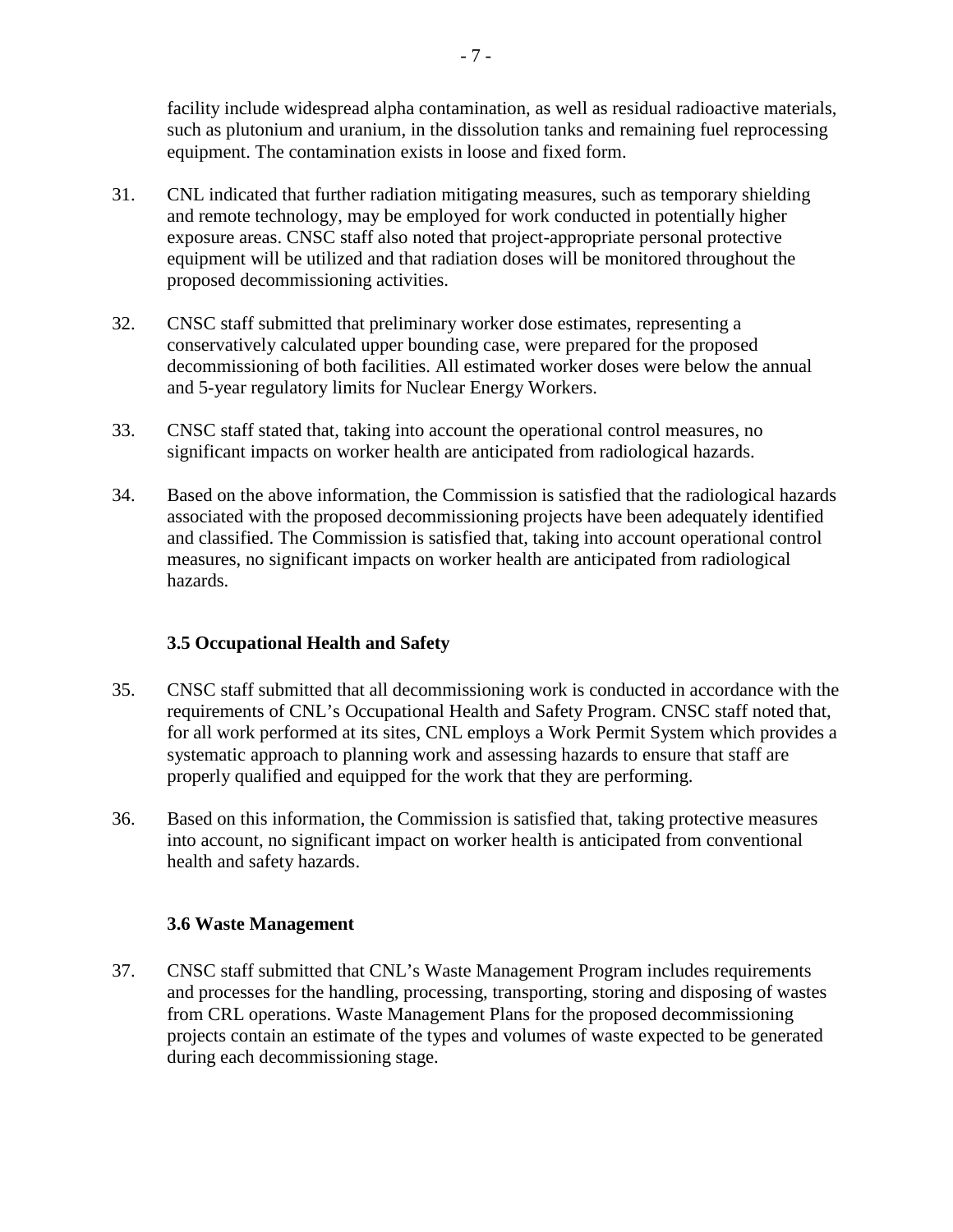- 38. CNSC staff noted that waste will be monitored at the decommissioning site for radioactive contamination and will be characterized and segregated into the following categories:
	- radioactive
	- hazardous
	- non-radioactive and non-hazardous

CNSC staff provided information on how these wastes, both liquid and solid, will be managed.

39. Based on this information, the Commission is satisfied that CNL will safely manage wastes during the proposed decommissioning projects.

#### <span id="page-10-0"></span>**3.7 Public Information**

- 40. CNSC staff submitted that, as a Class I nuclear facility licensee, CNL is required to develop and implement a public information program that includes a disclosure protocol. CNSC staff noted that CNL provides information on activities at the CRL site to members of the public and Aboriginal communities through various methods, including the CRL Environmental Stewardship Council and the CNL public newsletter, which included a section on decommissioning in the winter 2014/15 edition.
- 41. CNSC staff noted that, for the decommissioning of the Fuel Rod Storage and Handling Bays facility, consultation specific to that project, including letters to local municipal councils, advertisements in newspapers and four public open houses, was completed during the 2006 EA.
- 42. CNSC staff reported that, for the decommissioning of the Plutonium Recovery Laboratory, additional consultation specific to that project included sending letters notifying stakeholders of the project and providing the opportunity for concerns to be submitted. No concerns were raised as a result of this consultation.
- 43. The Commission notes that members of the public have been invited to submit written interventions for this hearing, as detailed in a Notice of Hearing published on April 10, 2015. The Commission also notes that no members of the general public or Aboriginal communities have filed submissions.
- 44. Based on the information provided, the Commission is satisfied that CNL's and CNSC staff's public information activities are effective in keeping the public and Aboriginal communities informed on the facility operations.